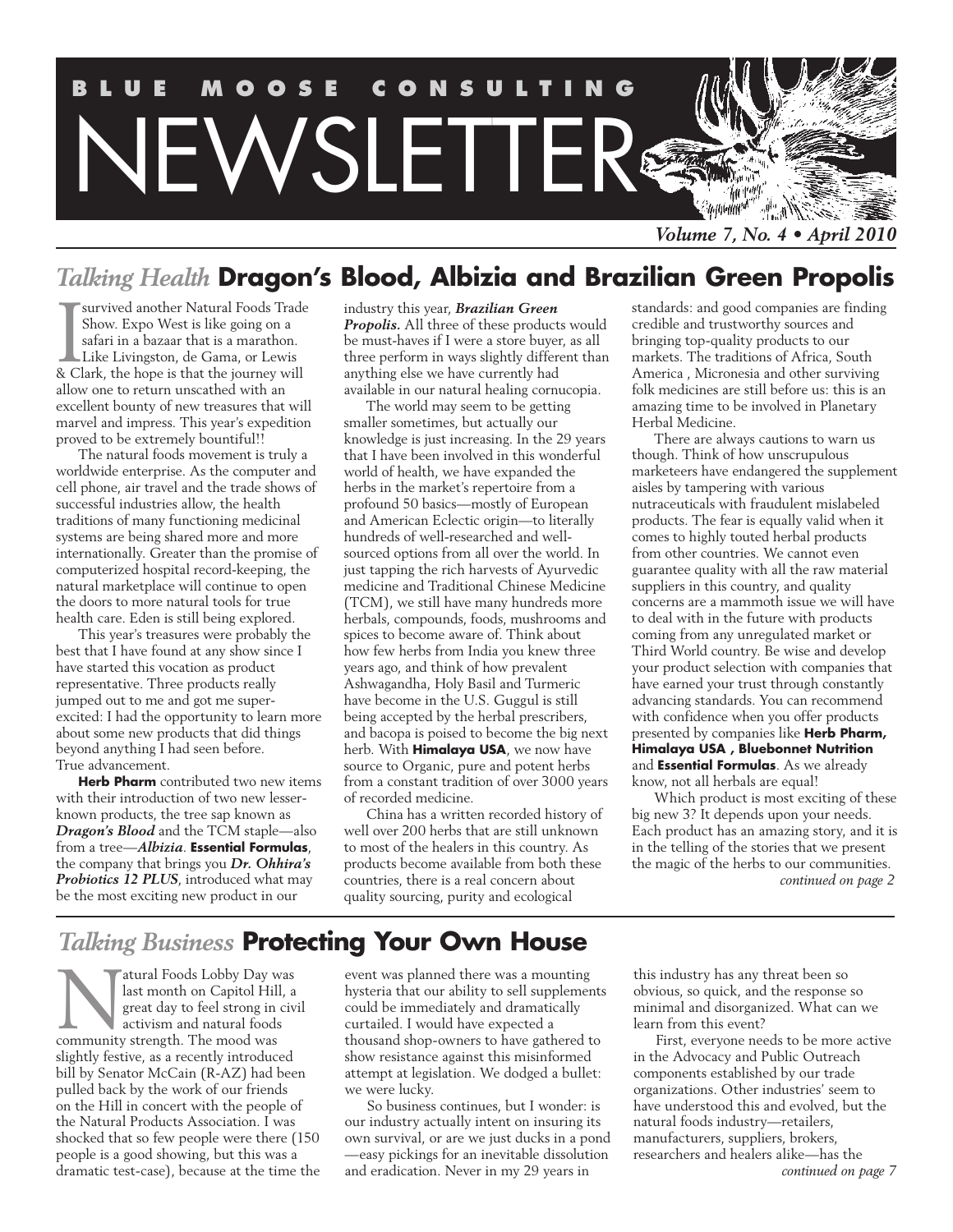## **Dragon's Blood, Albizia, and Brazilian Green Propolis**

*continued from page 1*

Dragon's Blood is more marvelous sounding than the Phantasmagoria or Potter of Hollywood. The product doesn't hail from the world of the Viking or Camelot, but from the untamed rainforests of Peru. Dragon's Blood is a blood-red tree sap.

Dragon's Blood is one of those historically well-referenced herbals that has gained celebrity in many cultures, but which has also always had a reputation for being untrustworthy. There are many red resins that have been pawned off as dragon's blood in cultures from Roman times, Chinese apothecaries, India, Greece and the Moroccan Islands. Most dragon's blood has been used as a varnish, ink and incense. The history along the Incense Route of people peddling things claiming to be "dragon's blood" was probably loaded with adulterated coloring agents and often could have been red lead (cinnabar). Even real Dragon's Blood was sometimes sold as red opium. In all this duplicity and deception, a marvelous healing tree food has been nearly forgotten. With **Herb Pharm's** name before a product, as we all know, the genus is correctly identified and the correct product is sourced and made available. Herb Pharm is your trusted-source for 100% Pure (alcohol-free) Blood Red Tree Sap.

Two things about Ed Smith at Herb Pharm: Herbal Ed loves a good herb story, and he enjoys even more the path to truth that any herbal investigator craves. More importantly, Ed lives for the challenge of finding the best source of a newlynationalized planetary herb. Ed is recognized as a leader of the American Herbal Renaissance for his efforts to re-introduce Echinacea to the American marketplace, and he had a principal hand in the unveiling of milk thistle, kava and maca to our market shelves. Ed told me over a year ago that he was hot on the trail of a Dragon's Blood and I knitted my brow at the concept. Now,

Dragon's Blood is here: and what an herbal friend this tree blood will be!

As Herb Pharm Herbalist & Educator Julie Plunkett summarized, Dragon's Blood *"gives us everything we need to do to heal a wound."* The rainforest offered the gift of an antidote, and the herbalists of the forest found the solution.

Dragon's Blood is a vulnerary, a haemostatic, and anti-inflammatory; and the trifecta as an antibacterial, antifungal, antiviral\*. Dragon's Blood functions better than a bandaid as it literally seals and protects a wound. It is no wonder that this product was able to make shamans famous. Dragon's Blood stops the bleeding and prevents the infection.\* Its application will make it more popular than its name makes it exotic, as this product has applications for the mouth and gums, for skin fungus, for bites, stings and rashes and even for herpes sores and skin cancers\*. Dragon's Blood seems to mesmerize every physiological area it is presented to. Dragon's Blood has been investigated by herbalists for internal and external infections, bleeding, diarrhea, GI ulcers and diabetic neuropathy, leucorrhea, dysentery and dermatitis.

While all these potential uses seem impossible, Dragon's Blood does not seem to have a contraindication with use. Certainly, good herbalists will find safe dosage parameters and optimal use with adjunct therapies, but this product seems like it is destined to be a topical and internal aid to healers everywhere who will appreciate its application far greater than its conspicuous name. The clear concern about Dragon's Blood is that it will stain clothing permanently. The red dye will stain skin with use, but this coloring will fade over time. Here is a product that will always need explanation.

Other wise advice to share when discussing Dragon's Blood is to make sure the wound is cleaned before applying. This stuff covers and seals, so while no external dangers can get in, it would be smart to disinfect before application. As a vulnerary,

*\* denotes a statement note reviewed by the FDA. This information is meant for education purposes only, from the research of the Editor.* 

#### **In the News Omar Cruz Joins the Himalaya USA Team**

In good news for the Natural Foods Industry, **Himalaya USA** announce that Omar Cruz has joined the Himalaya Herbal Healthcare team as Director of Education-Supplements. Omar is a Botanical Researcher, Author, and Herbalist serving the industry for almost 20 years. He was previously Director for the Clinicians Division at Gaia Herbs where he also served as National Herbal Educator for several years. Most recently he operated as a consultant to the

herbaceutical industry guiding research and formulation. He combines a cultural background of Southwestern Herbalism with his knowledge and passion for pharmacognosy in an effort to bridge traditional herbalism with western medicine. He has dedicated the last several years to the study of Tibetan Ayurveda which is a combination of Ayurveda and Traditional Chinese Medicine.

Omar has also co-authored several textbooks including *A Botanical Protocol Manual for Health Care Practitioners* and more recently, *Traditional Medicines from the Earth* (2nd Edition). He has been an invited lecturer and teacher at medical universities & teaching hospitals throughout the country as well as symposia both in the U.S. and abroad. He operated a no/low cost herbal clinic for those without adequate insurance or income in Western North Carolina and is a Clinical Supervisor at the Appalachian School of Herbalism. Expect more great education soon: ocruz@himalayausa.com.



this product should help to speed the healing of a wound whether it be external or internal\*.

The primary uses for Dragon's Blood will probably be for wound healing and as an anti-infectant; for diarrhea, and for internal wound healing associated with Gastrointestinal Ulcers.\* These are all traditional uses of this plant (yes a tree is a plant), and the historical success stories of this herbal medicine are probably more numerous than the trees in our National Parks. The question has always been trustworthy sourcing.

To quote Herb Pharm in my research, *"Latin America's Miracle Tree Sap [is] found in medicine cabinets and herb markets throughout much of South America." "It is as important as it is common in South American folk medicine."* Welcome North, good cousin! (Dragon's Blood is not indigenous to North America.)

*"Dragon's Blood, known in Spanish as "Sangre de Drago" is a viscous red sap exuded by* Croton lechleri *trees. [Its] latex is a rich, complex source of phytochemicals including alkaloids and procyanidins. It is traditionally used to address gastro-intestinal disorders particularly ulcers and diarrhea, and is also applied topically as a liquid bandage to aid wound healing."*

*"Herb Pharm's Dragon's Blood is sustainably harvested in a manner assuring continuous propagation. Our Dragon's Blood contains only 100% pure plant sap which is filtered to remove particulates but it is not further processed or treated."*

Wow! This product may be more superlative than its name!

Our herbal trip takes us next to China , and the beautiful Silk Tree, *Albizia julibrissin*. This plant, indigenous to China , Asia and Persia , is also a medicine that requires correct plant-species identification. Albizia julibrissin is often called Mimosa in the U.S., which is confusing because the plant is not related at all to the Mimoseae species. Nor is it similar to other plants called mimosa which are of the Acacia family. Indeed, proper plant identification is necessary if one intends to get the proper effects physiologically from this exquisitely beautiful and practically beneficial plant.

Albizia, called *He Huan Pi* in Mandarin Chinese, is a traditional Heart/ Liver medicine that "Calms the Spirit" in TCM and is used for insomnia, irritability, "constrained emotions." While the flowers are visually spectacular, it is the bark that is used for emotional support. Albizia will quickly become one of our more trustworthy anti-anxiety herbs. It will be known as the "Happiness Bark"—or more appropriately *"Collective Happiness Bark."* Who doesn't want a little happiness?

Albizia is considered beneficial in conditions of "Disturbed Spirit" or Shen in Chinese Medicine. It is excellent when there

*continued on page 6*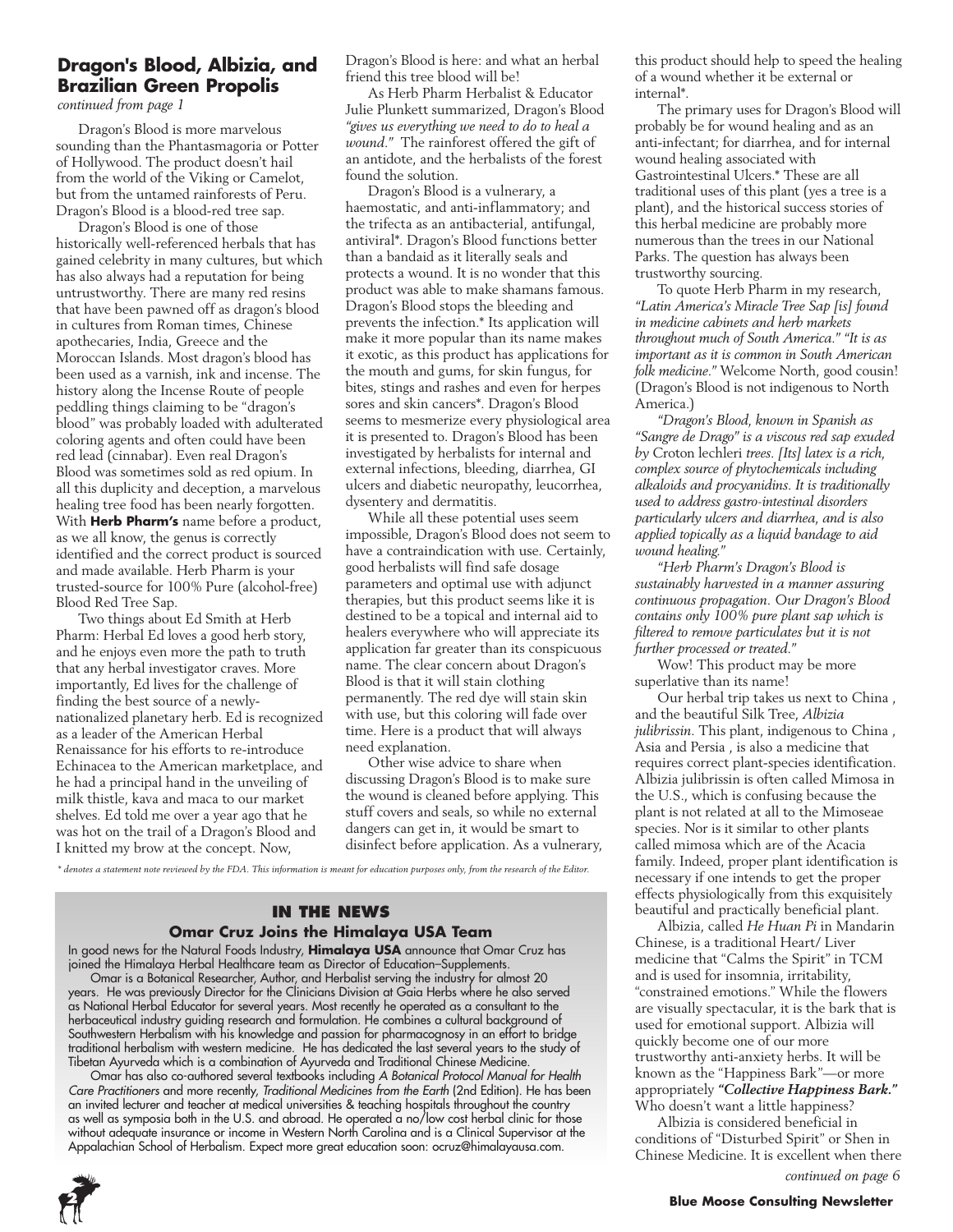

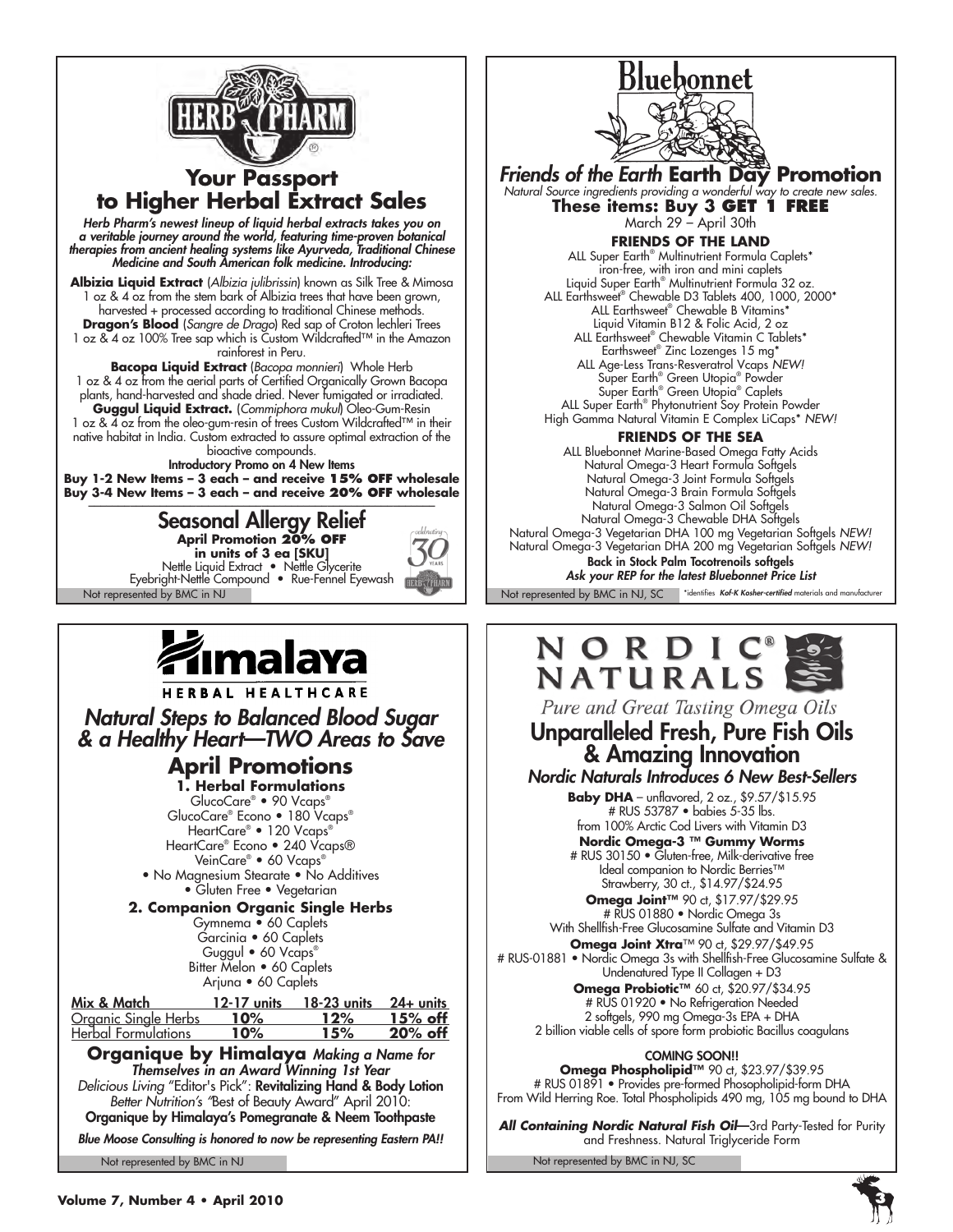

#### **A Change in the Weather can bring a Change in Lifestyle & Diet Choices** *Encourage Raw & Certified Organic Foods*

**• JUVO • JUVO Raw Super Food • JUVO Slim • JUVO Yoga Food**

Recent estimates project that there are 18 million Americans who practice yoga.

Are you marketing to this growing trend? Yoga endorses an eating philosophy that encourages organic whole fruits, vegetables, grains, seeds and herbs. Yoga Food is the perfect accompaniment to this Body Health practice.

Juvo Yoga Food offers pure, living foods with all the enzymes & life-force intact.

The American Yoga Association's Food Pyramid stresses balanced vegetarian nutrition.

Offer all these great foods to your community for Spring Detox, Energy, & Optimal Health

*Juvo: joyously doing the work of weaving health.*

Not represented by BMC in Eastern PA, NJ



# **There are Reasons Olbas® is Everywhere**

*We all need a little comfort from time to time*

**Olbas® Herbal Remedies Work Time & Time Again** *From Outdoor Activities to Allergies Your Customers Love Olbas***®** Olbas**®** Inhaler, Olbas**®** Oil Olbas**®** Pastilles, Olbas**®** Lozenges Olbas**®** Cough Syrup, Olbas**®** Herbal Bath Olbas**®** Instant Herbal Tea, Olbas**®** Analgesic Salve

Olbas**®** Sports Massage oil



*Spring A Great Time to Promo Organic Whole Leaf Aloe Vera*

**April Promotion** Juice Concentrates, including Superfruit **15% off**

## when ordering 36+ liquid aloes

No other aloe vera products contain the quality, potency + freshness of Aloe Life's aloe vera juice extract, tableted aloe vera, or personal skin care products.

Aloe vera is great for children, adults, seniors, pregnant women and pets!

Note: Aloe Life products are safe to take with other medications or protocols.

Aloe Life aloe vera is FOUNDATIONAL to health, an herbal bitter that heals.

Aloe Life is now shipping their new, lively and attractive labels

wellinhand **ACTION REMEDIES Topically Applied Herbal Answers** *April Promotions* **15% OFF Direct Only** • Zero Zits! Astringent Toner Emergency Power "Prom Night" • Exfolio Creme: Lavender • Exfolio Creme: Vanilla Rum • Hemp n Moor: Lavender Lunacy • Hemp n Moor: Spicy Rumour • Hemp n Moor: Minty Mischief

#### **Local, Pure & Amazingly Effective**

Discover this unique, completely natural herbal & aromatherapy line of Well in Hand Action Herbals made in small batches for optimal freshness and purity. Linda Doby originally created these exquisitely effective formulas for her own family + continues to prepare them with that same loving care for you & yours today!

*Natural Herbal & Aromatherapy Formulas since 1994*



**Introducing the Industry's Next Big Product** introduced to immediate Awards **Best of Expo 2010** Natural Products/Supplements – Expo West March 2010

**Dr. Ohhira's Propolis PLUS** Brazilian Green Propolis + Probiotic Extract + Astaxanthin

Proven. Unique, proprietary ingredients. with Flax Seed Oil, Vitamin E Tocopherol & Tocotrenoils. A Synergistic Combination 60 Capsules & 120 Capsules

*Why Brazilian Green Propolis?* The potency and composition of propolis depends upon its regional source. Identified by its vivid color, Green Propolis is found in the western Minas Gerais region of Southeastern Brazil. Africanized honey bees produce this propolis from wild-growing plants distinct to South America (*Baccharis dracunculiforia*). Minas Gerais Brazilian Green Propolis has been shown to contain remarkably high cinnamic acid derivatives, and seems to be more potent than other sources: possibly because of the harsh terrain that the propolis is harvested from. Dr Ohhira's Green Propolis PLUS used a patented watersoluble extraction method to develop their well-researched product. www.bestofexpo.com/Winners/ 2010NaturalProducts.aspx



*Finest Quality Hair, Body and Skincare Accessories*

# **Pet Hair & Summer Shedding**

*Strengthen your Pet Care section with Bass Brushes***®**

# **Dog, Cat & Horse Collection**

All Brushes are made of fine hardwood.

The world's Finest Pet Brushes should be found in your store: a certain draw to the pet lover!! The combination of wire bristle and wild boar hair is great for animals with medium to long hair. The wire pins detangle while the Natural Bristles smooth & distribute natural oils for a beautiful

> shine and healthy coat. 5 Brushes in an educational Pet Groomer Display.

*Bass Brushes:* quite simply the oldest and largest Brush, Comb & Bath & Body Tool company in the natural foods industry.

> www.thehairdoccompany.com/ products/petGroomer

Not represented by BMC in NC, NJ, PA

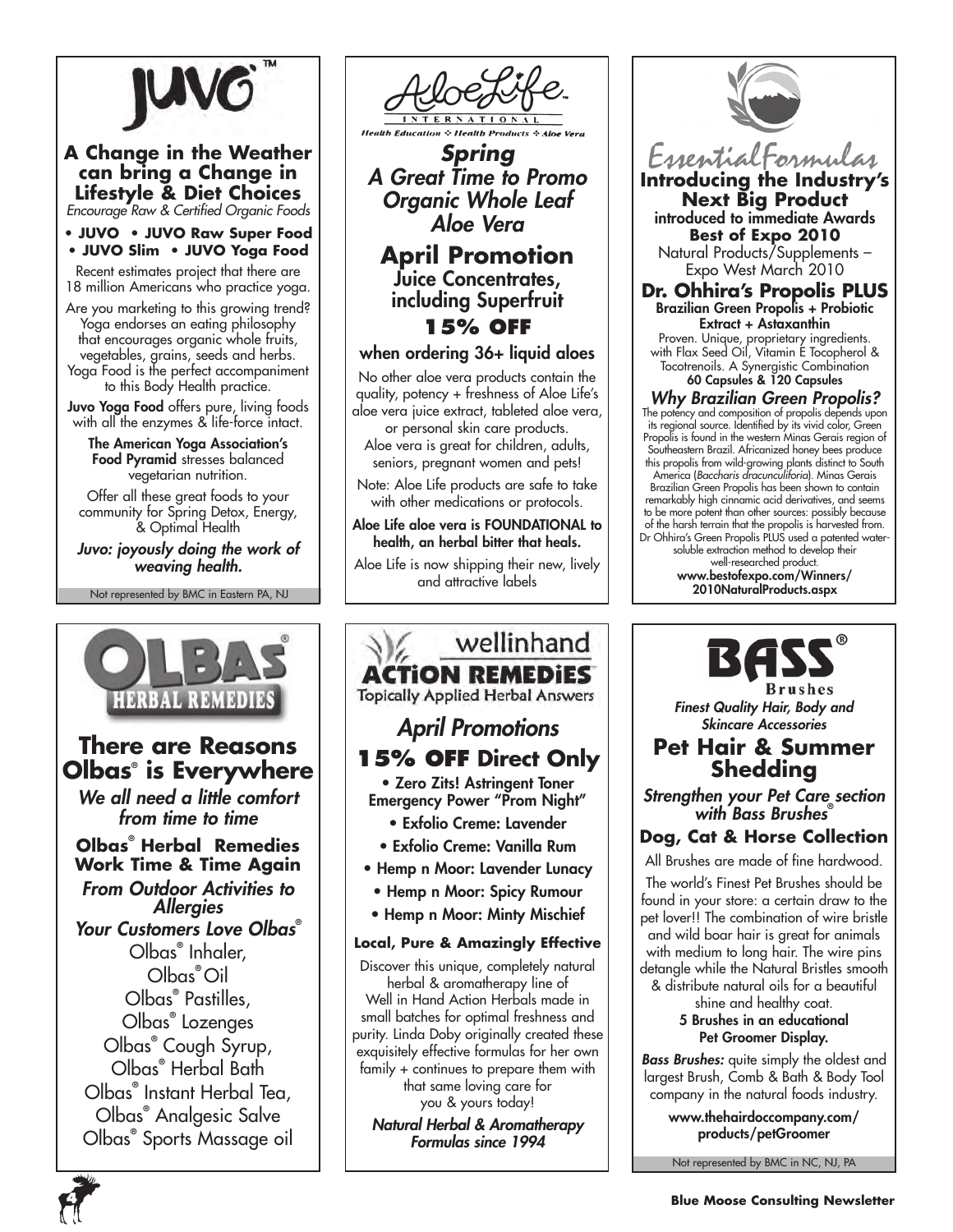

#### *Great News for the Organic Bodycare Customer and the stores that Actively Support Organics*

Surya Brasil has dropped their prices on their Amazônia Preciosa Face & Body Care products

|                                 | ruce or bouy care producis |
|---------------------------------|----------------------------|
| <b>Body Care</b>                | <b>Facial Care</b>         |
| Scrub Shower Gel                | Facial Clay Mask           |
| Liquid Hand Soap                | <b>Facial Moisturizer</b>  |
| Massage Oil                     | Facial Mask with Clay      |
| Hand & Body Lotion Facial Toner |                            |
| Leg & Foot Lotion               |                            |

Amazônia Preciosa is named after the Preciosa tree, which is found only in Amazonia. Its essential oil has an exotic + seductive fragrance that stimulates the senses & evokes a journey in search of one's essence. The bark has many locally-known health benefits, but must be harvested environmentally to make sure the trees survive & new generations continue. Amazônia Preciosa bodycare products follow that Spirit: many of the plant materials grow wild and are harvested sustainably. This bodycare line will thrill the discerning customer!

# immune **HEALTH BASICS**

CLINICALLY PROVEN IMMUNE SUPPORT

## *April Specials* **6 each per SKU 10% 9 each per SKU 15% 12 each per SKU 20%**

Wellmune WGP**®** is an all-natural nutritional supplement that supports the body's immune defenses. Credible, published research at leading research institutions demonstrates the safety & efficacy of Immune Health Basics.

*Daily supplementation with Immune Health Basics Wellmune WGP***®** *:*

- Activates innate immune cells to more quickly identify and kill non-self cells.
- Supports your immune system against stress-related health challenges.
- Improves vigor and mental clarity while reducing fatigue and tension.
- Supports general health and well-being.

Immune Health Basics is safe to consume daily & its active ingredient, Wellmune WGP**®** , is Generally Recognized as Safe (GRAS) under the provisions of U.S FDA. It is free of any genetically modified organisms + nonallergenic.

# **PERFECT® ORGANICS**

# **The Best Gifts for Mom**

May 9 is Mother's Day 2010. Highlight the Finest Gifts now with endcap suggestions for the most luxurious Organic products for her.

**Perfect Organics** *Mom deserves only the best This is the perfect time to promote*

**Ultimate Body Scrub** *3 varieties*

> **Bath Therapy** *2 gorgeous blends*

**Body Glow** *as good as it gets*

VEGAN

# **MushroomScience**®

# **Medicinal Mushrooms**

Mushroom Science has been offering their customers the purest & most effective medicinal mushroom supplements & all natural mushrooms since 1994, longer than any other medicinal mushroom company in North America

If your medicinal mushroom sales are not growing, then maybe we can help! Sell true medicinal mushrooms and know how they work, and your mushroom sales will skyrocket!

Hot water extracts with guaranteed active ingredients

**Coriolus** Maitake Reishi Gano 161™ Lion's Mane Cordyceps CS-4 Agaricus blazei Chaga 5 Mushroom Formula

# INEWTON Lics

Nurturing Naturally Since 1987

# *April Promotions* **20% off 6+ per SKU:**

Breast Help **Constipation** Hemorrhoids Menstrual-PMS Morning Sickness-Nausea

~~~~~~~~~~~~~~~~~~

Remember, the best way to accomplish a **full Detox Protocol** is by working on all body systems gently and in unison. Highlight Newton Homeopathic's products that are unique and effective to complete any detox program: Amalga Detox, Candida-Yeast; Dairy, Grain & Nightshades; Food-Allergy Additive; Fungus Fighter; Heavy Metal Detox; Lymph Assist; Parasites, Tobacco Withdrawal

*Please note that Newton has temporarily discontinued their homeopathic Horse health products*

Not represented by BMC in NC, SC



The Best way to buy Sovereign Silver is in volume Silver Hydrosol performs year-round

# **NOW IS THE TIME** to highlight the **Homeopathic First Aid Skin Gel**

- Reduces Topical Pain
- Calms Skin Inflammation
- Fights Minor Skin Infection
	- 1 oz pump or 2 oz pump

Sovereign Silver First Aid Gel is the perfect alternative to conventional + herbal topical treatments, with these distinct advantages:

- Kid-Friendly: Sting-free formula reduces topical pain, does not add to it
	- Safe: homeopathy has no known side effects

• Clean & Pure

• Non-Greasy, Transparent & Odorless *Recommend a product that people will love: the first thing to reach for in every medicine cabinet!!*

Not represented by BMC in NC, SC, NJ, eastern PA

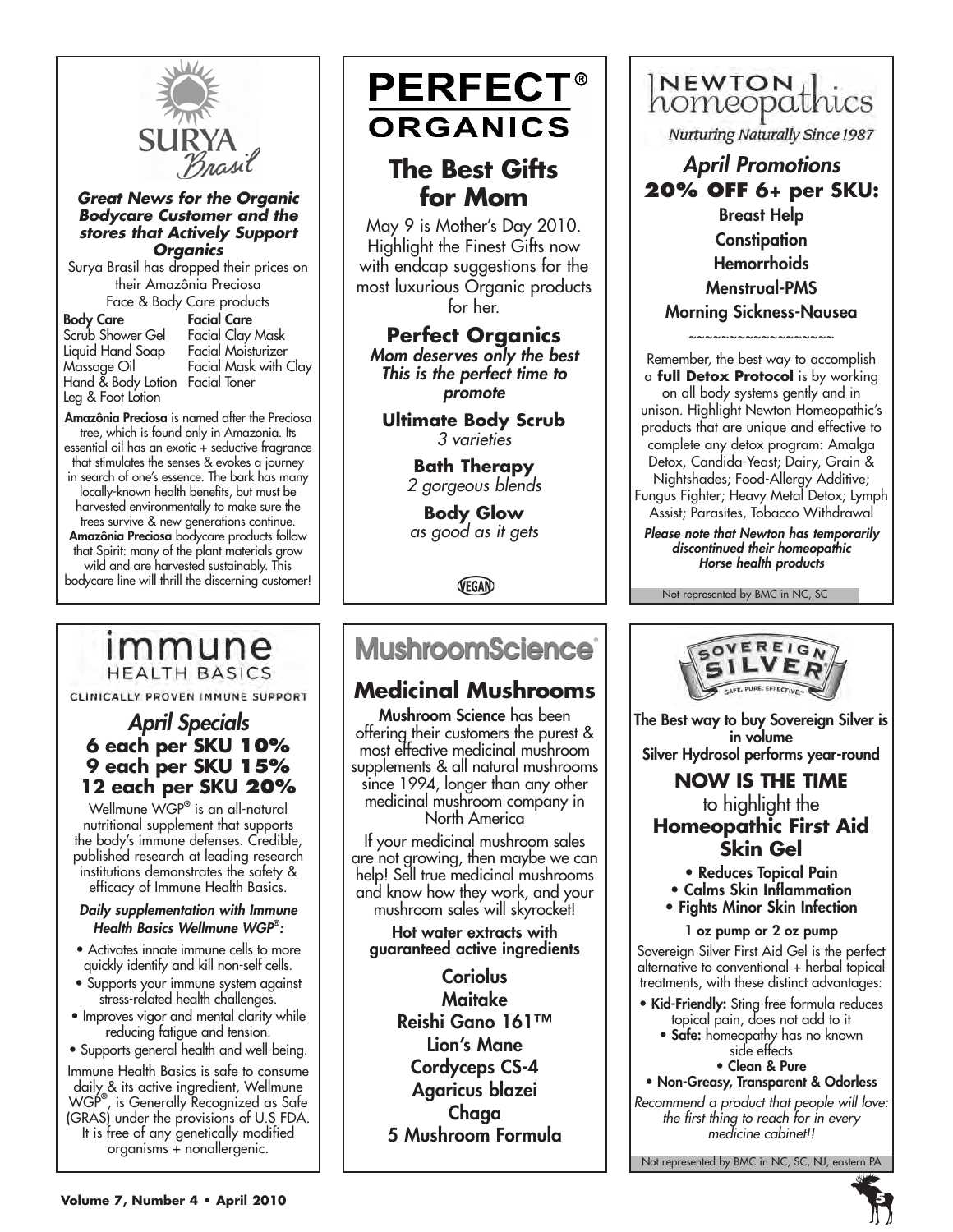## **Dragon's Blood, Albizia, and Brazilian Green Propolis**

*continued from page 2*

is irritability or a troubled mind, or when grief is present. Albizia affects mind and mood. While it is considered to nourish the Heart, Albizia addresses imbalances of the nervous system—insomnia, stress, anxiety —and emotional conditions like irritability, depression, anger, mood swings, grief, sadness and heartache.

While Albizia calms, it is not considered traditionally to make a person sleepy or sluggish. In this regard, it has a greater application than many western herbs for similar conditions which may sedate. It is used more to ease tension than to tranquilize the mind, though it may reach far more serious conditions. It is an anxiolytic that may help with sulking, melancholy or wasteful, nervous energy. The AHPA suggests that it not be used for pregnant women and professional guidance is advised when dealing with children.

Albizia is usually found in herbal combination formulas, and Herb Pharm is unique in offering this as a stand-alone herbal extract. Medical herbalist, Ed Smith, co-founder and co-owner of Herb Pharm said, "Mood disorders and anxiety are complex conditions that affect millions of Americans and generate mountains of prescriptions every year." He continues, "Although relatively unknown to the U.S. market, Albizia is a safe, natural alternative that we feel can help a lot of people."

Again, Herb Pharm's quality assurances guarantee proper species and optimal manufacture. Their Albizia extract is prepared from the stem of the tree, and is grown, harvested and processed according to traditional Chinese methods. Albizia, Happiness.

On this planetary herbal safari, we have found Healing & Happiness and we still may have saved the best for last.

*Brazilian Green Propolis:* a product with an exoticness that equals the strength of character of the product's use. Brazilian Green Propolis may ultimately achieve its effectiveness because it is a product of its environment. A bee product harvested primarily from one plant in the arid western part of a southern Brazilian State, Dr. Ohhira's product should almost be called Minas Gerais Green Propolis because its virtue and power emanates from the rugged terrain from which the bee's work is harvested.

Two things first: this is propolis and I love propolis; and, this is so much more than propolis—this is not your ordinary bee propolis. But first, we start with bee propolis. The propolis found in the natural markets in the U.S. today is a resinous dark green-brown to red brown-black and harvested from European bees. The color

## **Spring Festivals and Commemorative Celebrations**

There is no better time to take the sales table outside and get some sun while spreading the good word of natural health. Participate in Spring with fresh air deals and happy sales events.

April and May are seasons of renewal and appreciation. Start with **Earth Day** (April 22nd) and encourage EVERYONE to create an act of green during this 40th anniversary celebration (www.earthday.org). Recommend **Bluebonnet's** *Super Earth* products, be active in promoting clean bodycare products in conjunction with Cancer Awareness Month, and highlight the many environmental actions taken by your good manufacturers (**Herb Pharm, Himalaya USA, Surya Brasil, Nordic Naturals, Olbas** & more). Educate to make Earth Day relevant to young and old!

Use this momentum to bring people in for a communal celebration of **Herb Day** (May 1). This is a Saturday this year to allow you maximum fanfare and joyous appreciation of the plants we share this planet with. Educate on **Herb Pharm, Himalaya USA, Bluebonnet, Aloe Life, Mushroom Science, Olbas**—and the herbs used in **Juvo**, and all the bodycare products, especially the vertical integration provided by *Organique by Himalaya*. Great stories to inspire! Have a local herbalist come and spin herbal lore.

Cap the Spring season with **Mother's Day**, and make sure Mom is treated well with natural products. (May 9) Have a Mother's Day buying fair and invite mothers and children to shop together for a pre-Mother's Day discount. Moms love luxurious bodycare products. Mom's health is our real wealth!

reflects the local diet and vegetation of the bees. This stuff rocks, though finding propolis from pristine areas without pollution is very difficult and the propolis market in the U.S. is saturated with Chinese bee propolis. Still good. Propolis is considered rich in flavonoids, especially chrysin, pinocembrin and galangin.

Propolis is manufactured as a sealant by the bees for unwanted open spaces in the hive; and it is recognized as a bee city disinfectant. Propolis is thought to inhibit bacterial growth and keep diseases outside the hive. Smart bees.

Historically the Egyptians, Greeks, Romans, Arab Civilizations, the Russians and Chinese all used bee propolis. Beekeeping seems to have been a rather modern endeavor in South America but now Brazil is the 9th largest bee product exporter in the World. It was the European bees, an Italian variety, that flourished in the New World for centuries. European propolis became known because the bees utilized the resin of northern trees and the results were healthful. Today, there is tremendous interest and scientific investigation surrounding the Green Propolis of Brazil.

*Dr. Ohhira's Propolis PLUS* uses a specific propolis from an Africanized honey bee that inhabits the western reaches of the State of Minas Gervais. Africanized honey bees are the result of a cross-breeding experiment in the mid 1950s that created a stronger, more protective and productive species that was given the misnomer "killer bees." Today, most beekeepers know how to tame these more aggressive African-European hybrids and their function is perfectly suited for tropical climates. Certain colonies of these bees are the subject of great interest in the progressive Asian medical community.

These specific bees gravitate towards a hardy shrub prevalent in South America called by the Portuguese name Alecrim (*Baccharis dracunculiforia*). This shrub is similar to Mediterranean rosemary.

Dr. Ohhira's research corresponds with Japanese research on the propolis of this particular bee that works the fields of this wild shrub. The result is a green propolis that is distinct in its composition due to the bee and its harvest area.

Dr. Ohhira's Propolis PLUS is remarkably high in several cinnamic acids, specifically Artepilin C. This propolis actually has a noticeable cinnamony flavor. Cinnamic acid is found in cinnamon and shea butter, but this propolis has many more intriguing constituent parts that distinguish it as a unique bee medicinal.

In Asia, where natural products are more accepted and touted for their extraordinary healing capabilities, this particular strain is sought-after for its potency and is being investigated for its potential. Brazilian green propolis is a redhot market in Asia and Russia .

Dr Ohhira's *Propolis PLUS* is more than just an extraordinary propolis. The beauty of this product is the synergy of the ingredients. He has combined three of my favorite things, bee propolis, astaxanthan and probiotics. This product utilizes a powdered fermented vegetable extract as its base. Vegetables, fermented with beneficial lactic acid bacteria, work to enhance nutrient absorption, stimulate friendly bacteria in the gut and bring homeostasis to the inflammation cycle. It is clearly the intent therapeutically to use this product along with the *Probiotics 12 PLUS* and the *Essential Living Oils*.

The antioxidant and digestive support of the Propolis PLUS seem obvious. Astaxanthan is arguably the most impressive of the xanthan caratenoids. It is derived from microalgae *Haematococcus pluvialis* and made famous by the red found in salmon, krill, crabs, lobsters and flamingos that eat the microalgae found in water. I have been touting astaxanthan loudly for years, and here is a blend wrapped in prebiotics, probiotics and propolis.

Propolis historically has been judged an anaesthetic/analgesic, anti-allergen, antacid, *continued on page 8*

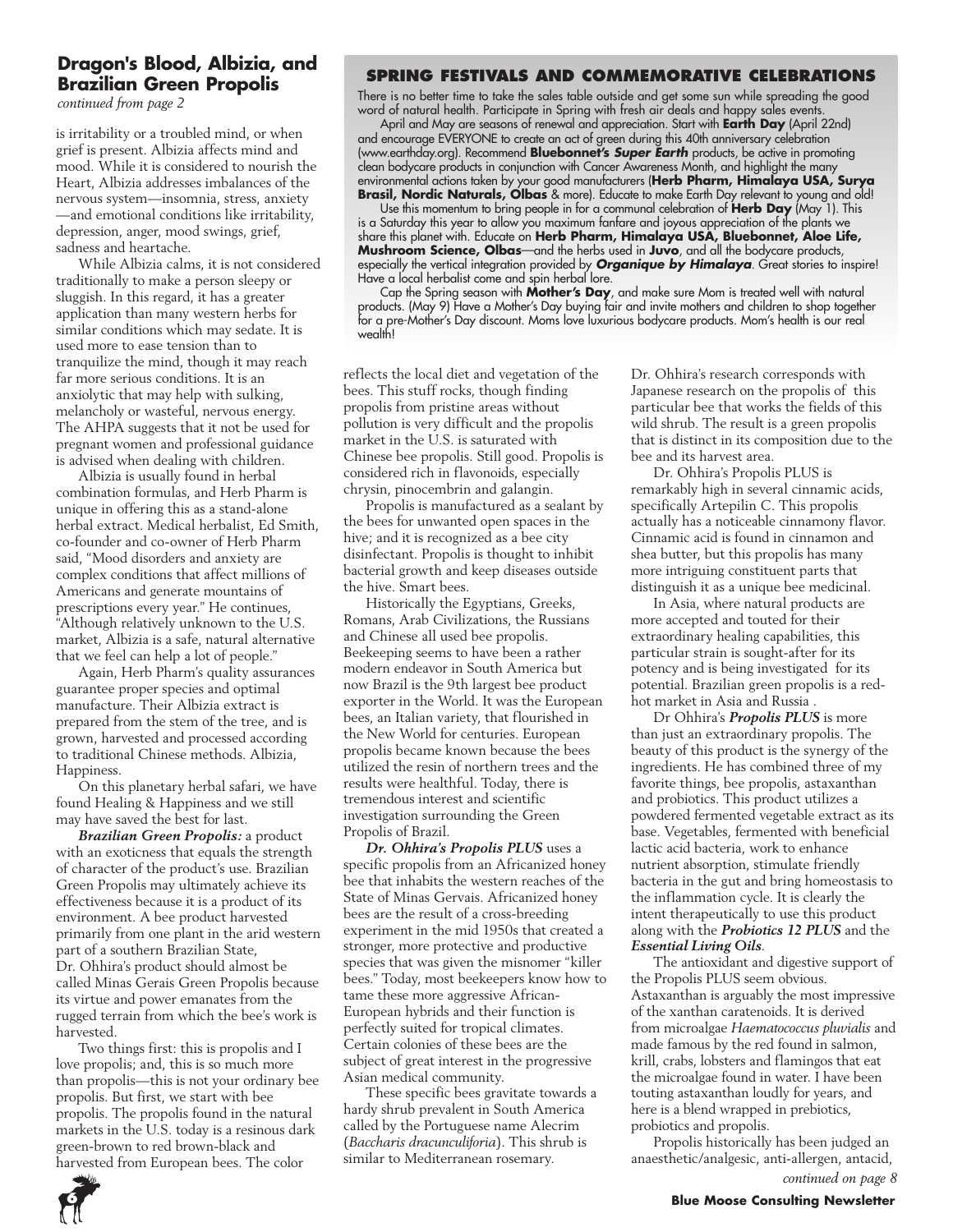### **Protecting Your Own House**

*continued from page 1*

apathy of a Gen-X high-schooler distracted by adolescence. We need to protect our own house.

The threat is out there, it is imminent, and it is real. If you had been at Lobby Day, you would understand the magnitude of the issues, the players and the concerns. No, the sky is not falling and Codex is not some worldwide conspiracy, but real things like Congresspeople and Senators wanting to control what they see as unbridled health can be a real legislative threat.

The *Dietary Supplement Health and Education Act of 1994* is the historic legislation responsible for ensuring that nutritional supplements would be classified as foods, and that the FDA would provide oversight of, and respond to, bad actors in the marketplace. It is obvious that many stores have opened their doors since this legislation, and therefore many people do not realize that this right is not self-evident. Some of the powerful in Washington, for whatever reasons—partnership with pharmaceutical manufacturers, misplaced consumer protection aggressiveness, big ego or money—would like to see the natural product supplement industry corralled and locked up under the auspices of drug stores, written MD prescription, dieticians or even eliminated altogether.

What ill-advised mind would want to halt the advances of preventative health care or limit the science of attaining

optimal health? Our future is strong, but not guaranteed safe!

Only 37 Senators in office now were around when DSHEA was passed, and several bruised egos still remain when the largest letter-writing campaign since the Civil War forced Capitol Hill to define and protect the right of America's citizens to have full access and clear information on nutrients beneficial to their health. To the more recent newly elected, this issue is defined by the people who speak with them the most, and since we have such a small, underfunded political action team we are often not the people in the private deciding conversations. Thank God for Senators Tom Harkin (D-IA) and Orrin Hatch (R-UT), for it is their reputation and influence on Capitol Hill that has protected us since 1994. But they will not be in office forever, and we are sitting back disinterested when the future needs to be defined in our favor.

We recently won a war but the battle is not over. Senators Waxman and Dingell will not lose an election over this, but they will most likely use the momentum of McCain's poorly written legislation to raise the issue of draconian oversight again. Legislation will always define our industry, but we need to define our message.

The Natural Products Association provides great direction on how to become involved and mobilize your communities. Join both the National organization (**www.npainfo.org**) and the regional chapters that fight for you in the State

#### **"We Are health food people" Keeli Manning, Blue Moose Consulting, Sales & Education Rep, Philadelphia Area**



I was always the green sheep in my family—my new adaptation of the black sheep. I was the one that tried bringing the nut loaf to our Thanksgiving dinner, that ran behind my brothers as they were brushing their teeth to turn the water off, or to request that we eat at Moosewood on our monthly dinners out. My first experience as a member of this industry though came at 20 years old at *GreenStar Cooperative Market* in my hometown of Ithaca , NY.

I entered the Co-Op as most 20 year olds do with a title—*entitled*. Sure that I knew everything there was to know about everything in the natural foods business. Sure that I was going to show these old heads what the new generation wanted and needed. Positive that what I was doing was for the people and by the people.

After 5 years and working my way from "Assistant" to "Department Head", I felt like a completely new person. The things we learn in a store right? We learn to listen, we learn to be compassionate, we learn to honor the earth, we learn to negotiate, we learn to be humble, we learn. We watch customers become couples, that become families and watch those families grow. We are the familiar trusted face that they come to for advice and support. We are part of this community.

Out of nowhere I decided that I had to move—maybe it was a symptom of growing up in the Most Enlightened City (Utne Reader 1997), or maybe it was just a symptom of growing. Whatever it was I decided to move to Philadelphia and I found myself working for Whole Foods Market as a Whole Body Team Leader. I thought that the work I did in my Co-Op would easily translate to my work as a team member at Whole Foods and was startled to find out that there was yet an entirely new business model in front of me. I learned to love the dichotomy that exists in these two business models because in the end we are servicing the same person but by completely different means. Whole Foods Market taught me to ask for support when I needed it, to be accountable to everyone from the shareholders to the customers and above all to put our team members first.

So here we are; almost 12 years from the first time I handed someone 7Song's Osha tincture to present day as a Sales and Education Representative with Blue Moose Consulting. Still honored, still learning, still negotiating and always, always growing.

Legislatures. You can be active in both for \$125 a year: the best money you will ever spend in this career! Get involved, and learn to reiterate over and over again to everyone that the natural supplements industry is the 4th most regulated industry by the FDA. We provide proactive safe and scientifically-validated preventative healthcare, we work in the realm of optimizing health, and we are happy for current oversight by the FDA. We will demand our rights to service our communities, we will be active and involved in the political process, and we expect our legislators to keep DSHEA as the law of the land.

Be smart, protect your own house. As I work daily for this goal, I am counting on you to do the same!

#### **Be a part of the solution:**

*Founded in 1936, the Natural Products Association is the nation's largest and oldest non-profit organization dedicated to the natural products industry. The Natural Products Association represents more than 10,000 retailers, manufacturers, wholesalers and distributors of natural products, including foods, dietary supplements, and health/beauty aids*

**www.npaeast.org/ www.fda.gov/food/ DietarySupplements/default.htm www.saveoursupplements.org** ❂



## *April is Cancer Prevention Month*

Take a good look at your Body Care offerings, and make the necessary changes. Educate your customers about the link between unattractive ingredients & potential health risks.

Aroma Land provides clean products with excellent aromatherapy benefits (and a full line of fragrance-free products): Ask your BMC rep to sample this complete line of hair care, body care, bath & shower, massage oils, and aromatherapy. Aroma Land makes their own products & has full internal Quality Control capabilities

Aroma Land is a proud signer of the **Compact for Safe Cosmetics**

#### *About The Breast Cancer Fund*

The Breast Cancer Fund identifies – and advocates for elimination of – the environmental and other preventable causes of the disease. What you put in and on your body can make a difference. Some cosmetics and personal care products contain chemicals linked to cancer and birth defects. Worse, most chemicals have never been evaluated for health and safety. The good news is it's easy to keep your medicine cabinet, bathroom products and personal care products safe. By making smart choices, you can also change an industry. No one should have to figure out how to avoid toxic

ingredients in the cosmetics aisle. That's why the Breast ancer Fund and their coalition partners through the **Campaign for Safe Cosmetics** are pressing the government to require that ingredients in cosmetics are safe before they hit the shelves.